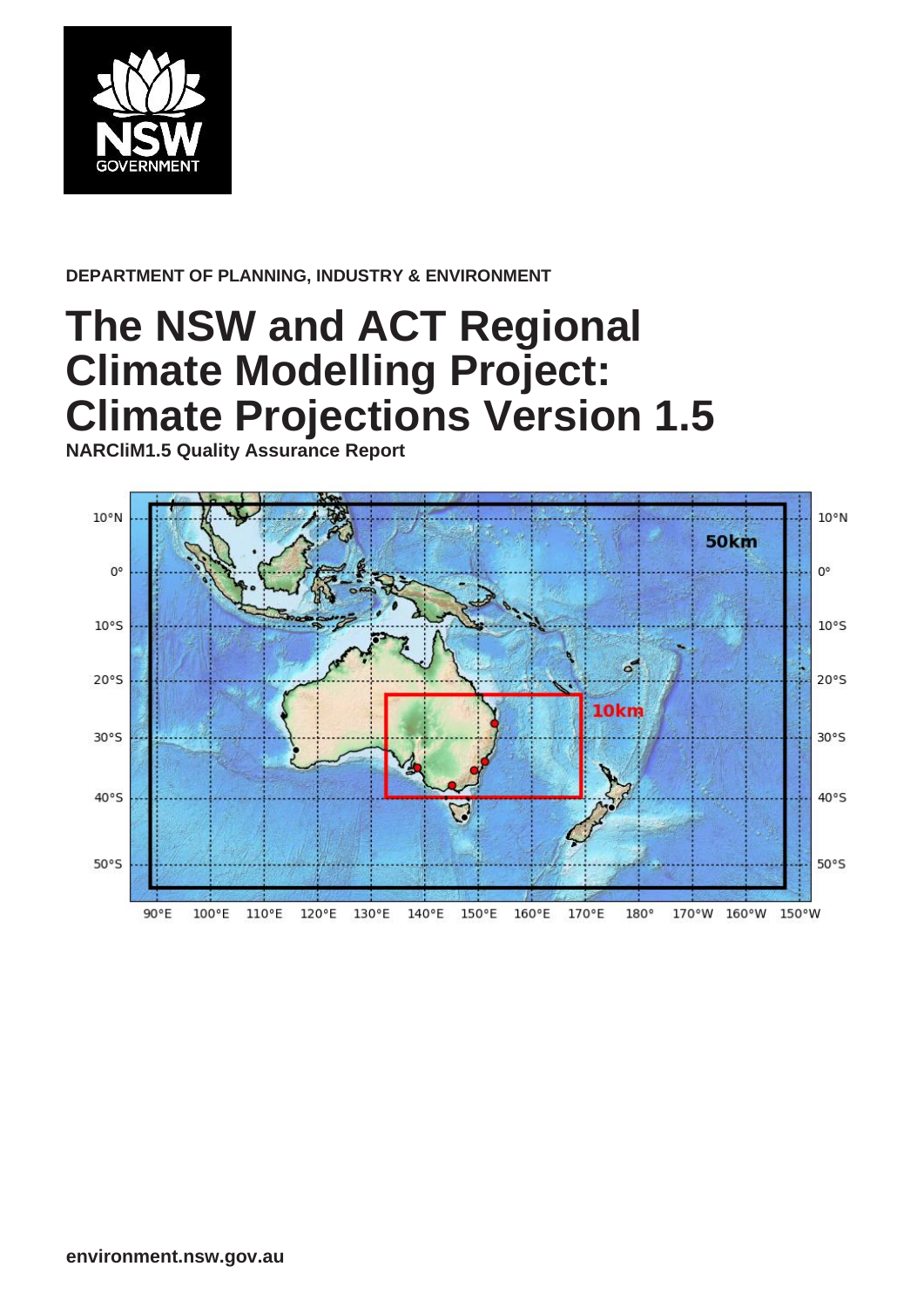© 2020 State of NSW and Department of Planning, Industry and Environment

With the exception of photographs, the State of NSW and Department of Planning, Industry and Environment are pleased to allow this material to be reproduced in whole or in part for educational and non-commercial use, provided the meaning is unchanged and its source, publisher and authorship are acknowledged. Specific permission is required for the reproduction of photographs.

The Department of Planning, Industry and Environment (DPIE) has compiled this report in good faith, exercising all due care and attention. No representation is made about the accuracy, completeness or suitability of the information in this publication for any particular purpose. DPIE shall not be liable for any damage which may occur to any person or organisation taking action or not on the basis of this publication. Readers should seek appropriate advice when applying the information to their specific needs.

All content in this publication is owned by DPIE and is protected by Crown Copyright, unless credited otherwise. It is licensed under the [Creative Commons Attribution 4.0 International](http://creativecommons.org/licenses/by/4.0/deed.en)  [\(CC BY 4.0\),](http://creativecommons.org/licenses/by/4.0/deed.en) subject to the exemptions contained in the licence. The legal code for the licence is available at [Creative Commons.](http://creativecommons.org/licenses/by/4.0/legalcode)

Prepared by:

Climate Research, NSW Department of Planning, Industry and Environment

Climate Change Research Centre and ARC Centre of Excellence for Climate System Science, University of New South Wales

DPIE asserts the right to be attributed as author of the original material in the following manner: © State of New South Wales and Department of Planning, Industry and Environment 2019.

Cover photo: NARCliM1.5 domains map developed by DPIE

Published by:

Environment, Energy and Science Department of Planning, Industry and Environment 59 Goulburn Street, Sydney NSW 2000 PO Box A290, Sydney South NSW 1232 Phone: +61 2 9995 5000 (switchboard) Phone: 1300 361 967 (Environment, Energy and Science enquiries) TTY users: phone 133 677, then ask for 1300 361 967 Speak and listen users: phone 1300 555 727, then ask for 1300 361 967 Email: [info@environment.nsw.gov.au](mailto:info@environment.nsw.gov.au) Website: [www.environment.nsw.gov.au](http://www.environment.nsw.gov.au/)

Report pollution and environmental incidents Environment Line: 131 555 (NSW only) or [info@environment.nsw.gov.au](mailto:info@environment.nsw.gov.au) See also [www.environment.nsw.gov.au](http://www.environment.nsw.gov.au/)

ISBN 978 1 922493 73 6 EES 2020/0543 November 2020

**Find out more about your environment at:**

**www.environment.nsw.gov.au**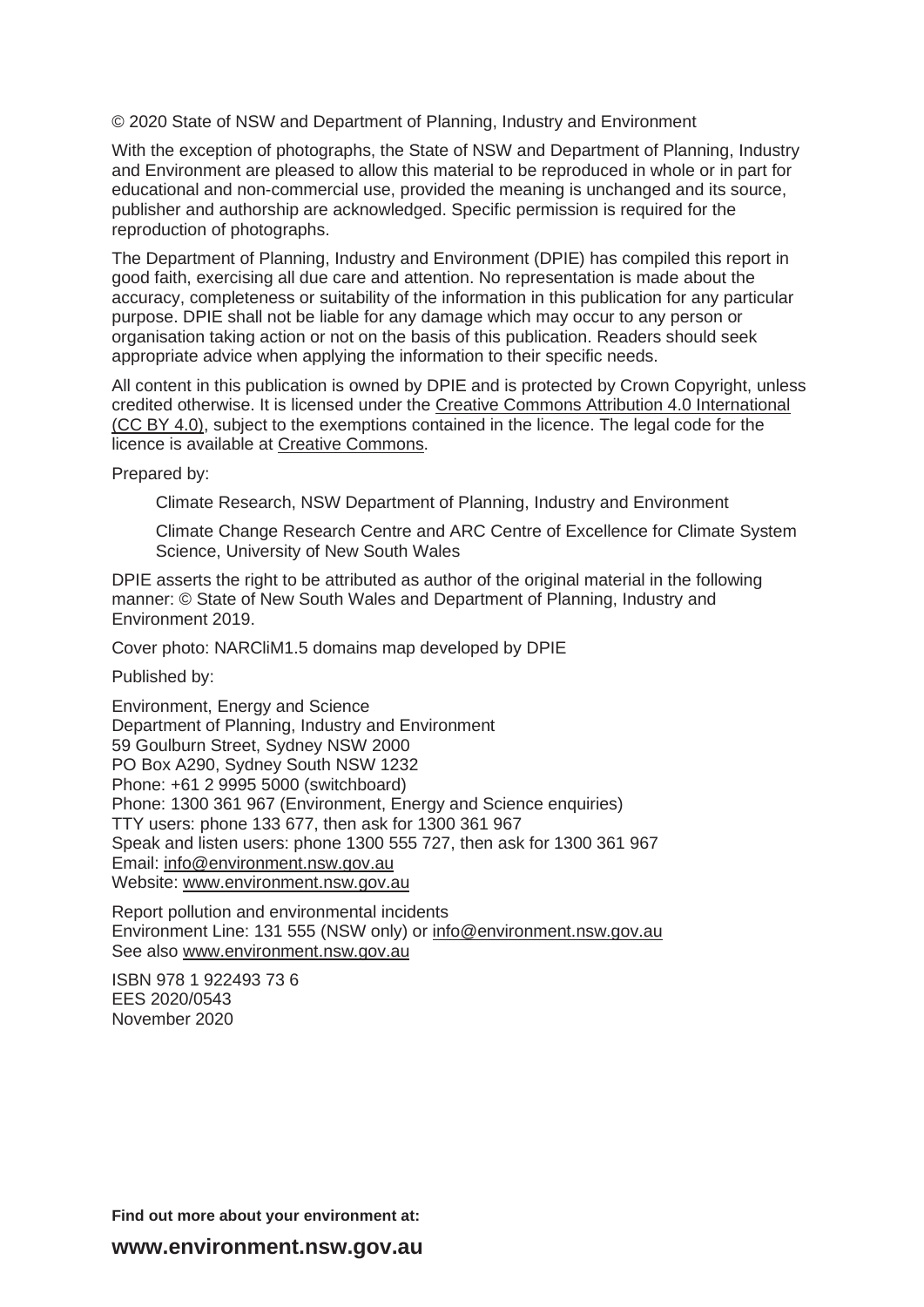# **Contents**

| Introduction                                                    |                          |
|-----------------------------------------------------------------|--------------------------|
| Technical quality assurance for each variable                   | 1                        |
| File external appearance                                        | 1                        |
| Metadata                                                        | 1                        |
| Data<br>$\mathcal{P}$                                           |                          |
| Other checks                                                    | 2                        |
| Scientific quality assurance                                    | $\overline{2}$           |
| Basic scientific quality assurance for post-processed variables | $\overline{2}$           |
| Intermediate scientific quality assurance for key variables     | $\overline{2}$           |
| Advanced scientific quality assurance for some special systems  | 3                        |
| User feedback process (registered users only)                   | 3                        |
| Technical quality assurance for each variable                   | 3                        |
| Methodology                                                     | 3                        |
| Example outputs for quality assurance of raw outputs            | $\overline{\mathcal{A}}$ |
| Basic scientific quality assurance for post-processed variables | $\overline{7}$           |
| Quality assurance and data validation checking software         | 10                       |
| <b>Results</b>                                                  | 11                       |
| The final data status                                           | 12                       |
| Conclusion                                                      | 14                       |
| <b>Supplemental Material</b>                                    | 16                       |
| References                                                      | 16                       |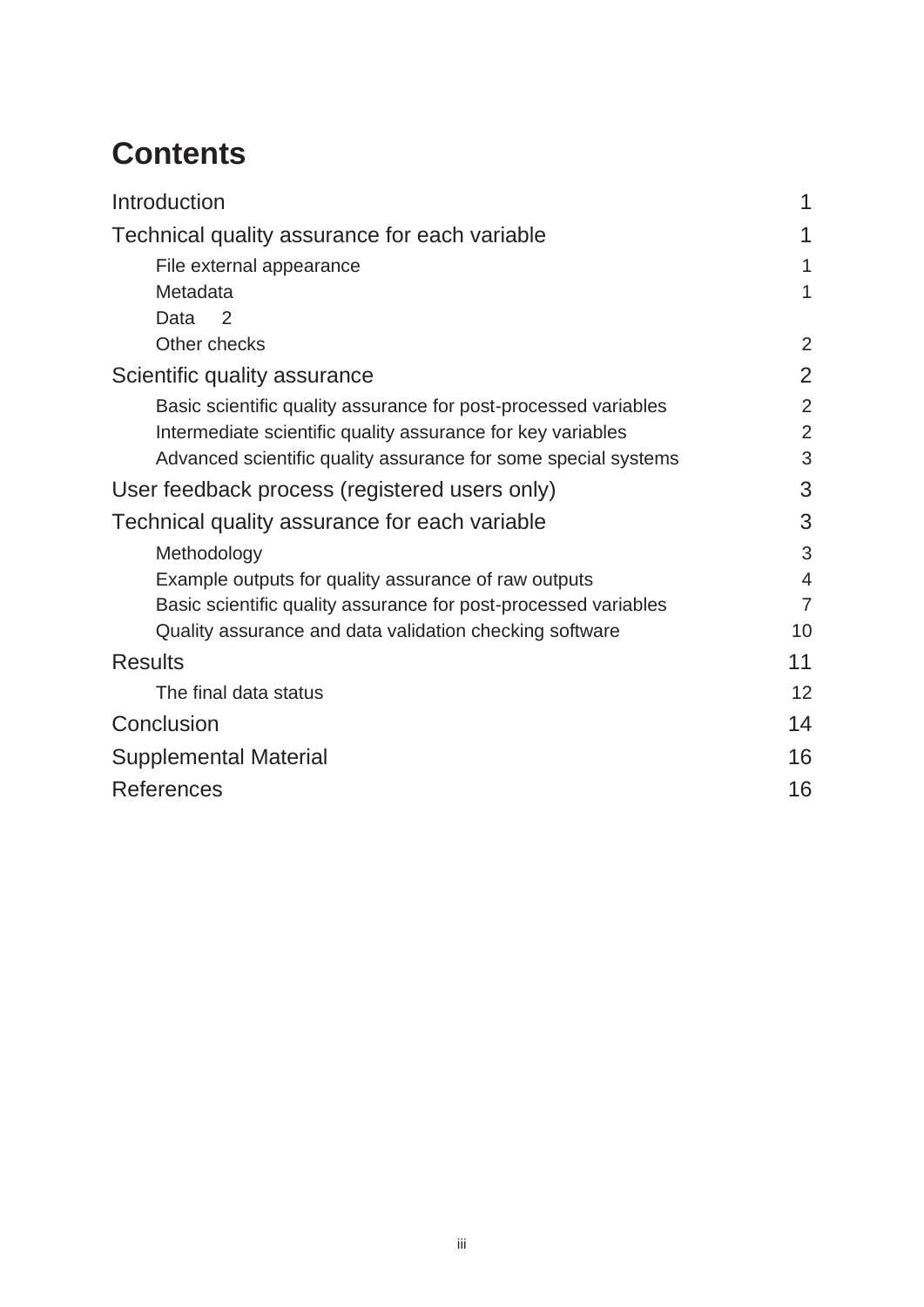## **List of tables**

| Table 1 | Variables checked in the data quality assurance process   |  |
|---------|-----------------------------------------------------------|--|
| Table 2 | Thresholds for different variables for the NARCIIM domain |  |

# **List of figures**

| Figure 1 | Example output from weather research and forecasting (WRF)        |   |
|----------|-------------------------------------------------------------------|---|
|          | completeness check script                                         | 5 |
| Figure 2 | Example output of time series of raw variable                     | 6 |
| Figure 3 | Pass rate (%) of data quality assurance for the CORDEX domain 14  |   |
| Figure 4 | Pass rate (%) of data quality assurance for the NARCIIM domain 14 |   |

# **Abbreviations and acronyms**

| <b>Abbreviation</b> | <b>Meaning</b>                                      |
|---------------------|-----------------------------------------------------|
| ACT                 | <b>Australian Capital Territory</b>                 |
| <b>CORDEX</b>       | Coordinated Regional Climate Downscaling Experiment |
| CSV                 | Comma-separated values                              |
| <b>DPIE</b>         | Department of Planning, Industry and Environment    |
| <b>GCM</b>          | Global climate models                               |
| <b>NARCIIM</b>      | NSW and ACT Regional Climate Modelling              |
| <b>NCI</b>          | <b>National Computational Infrastructure</b>        |
| <b>NSW</b>          | <b>New South Wales</b>                              |
| QA                  | Quality assurance                                   |
| QAQC                | Quality assurance and quality control               |
| <b>RCM</b>          | Regional climate model                              |
| <b>SDC</b>          | Science Data Compute                                |
| <b>UNSW</b>         | University of New South Wales                       |
| WRF                 | Weather research and forecasting                    |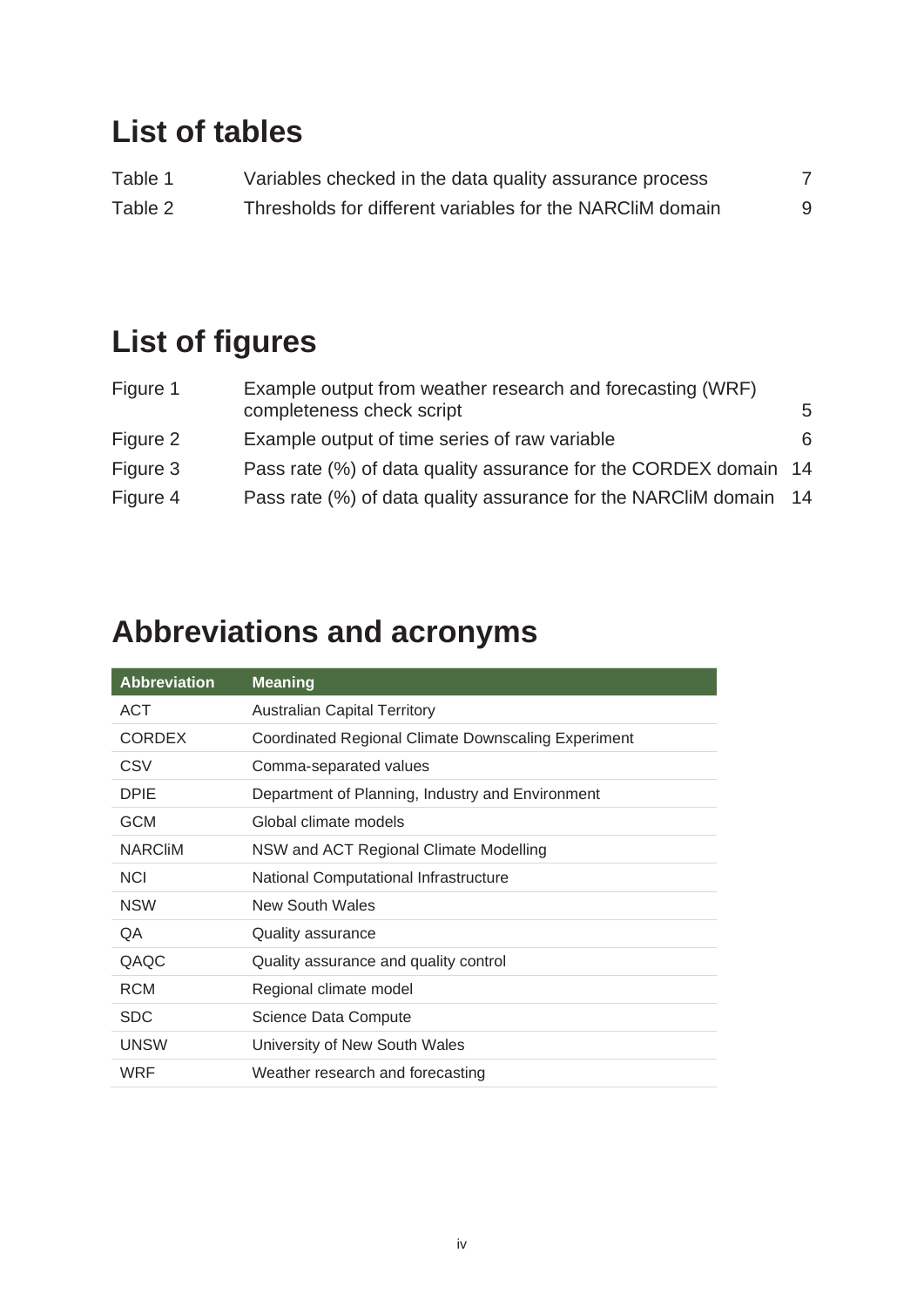## <span id="page-4-0"></span>**Introduction**

Through the Climate Change Fund 2018–2022 program, the Science, Economics and Insights Division of the Department of Planning, Industry and Environment (the Department) is focusing on enhancing and updating high quality regional climate projections for New South Wales (NSW), determining climate change impacts on natural hazards, and assessing climate impacts on critical infrastructure.

The NSW Government's major regional climate projections dataset is the NSW and ACT Regional Climate Modelling (NARCliM) which was first released in 2014 (now named 'NARCliM1.0'). This original dataset has been enhanced and the next iteration of regional climate projections, 'NARCliM1.5' is now available (DPIE & UNSW 2020).

Under the Quality Management Framework discussed in World Meteorological Organization (2011) and World Climate Programme (2019), quality assurance and quality control (QAQC) are important aspects of data validation. In keeping with quality assurance requirements, quality assessments and data integrity checks were undertaken on the NARCliM1.5 datasets and are presented in this report.

The NARCliM1.5 quality assurance (QA) process ensures the modelling outputs are complete. In addition, the QA process ensures the data at various levels of post-processing are correct in terms of plausible values, and demonstrates for the NARCliM domain that  $\sim$ 99.9997% of the data passed our initial data tests and the remaining  $\sim$ 0.00003% of the data were manually checked and confirmed to be still plausible under acceptable conditions. All files passed data integrity checks. The variables that were quality assured were calculated and derived from the NARCliM1.5 modelling outputs (raw data).

This report, together with the NARCliM1.5 Technical Methods Report (DPIE & UNSW 2020), are intended to present process and procedural details for developing NARCliM1.5 and assuring its quality.

## <span id="page-4-1"></span>**Technical quality assurance for each variable**

The following QA tests are implemented primarily in an automated way and were performed on the raw model output files, the post-processed files and bias-corrected data. These represent standard, fundamental assurance tests that enable the data to be organised and accessed reliably, and address anomalies and artefacts in the data.

#### <span id="page-4-2"></span>**File external appearance**

The following were tested for consistency: file size, file check-sum, file name (for automated access) and file extension.

## <span id="page-4-3"></span>**Metadata**

Within each post-processed file, the metadata were evaluated to ensure it conforms to the Coordinated Regional Climate Downscaling Experiment (CORDEX) standard NetCDF-CF (climate and forecast) conventions version 1.4 as appropriate.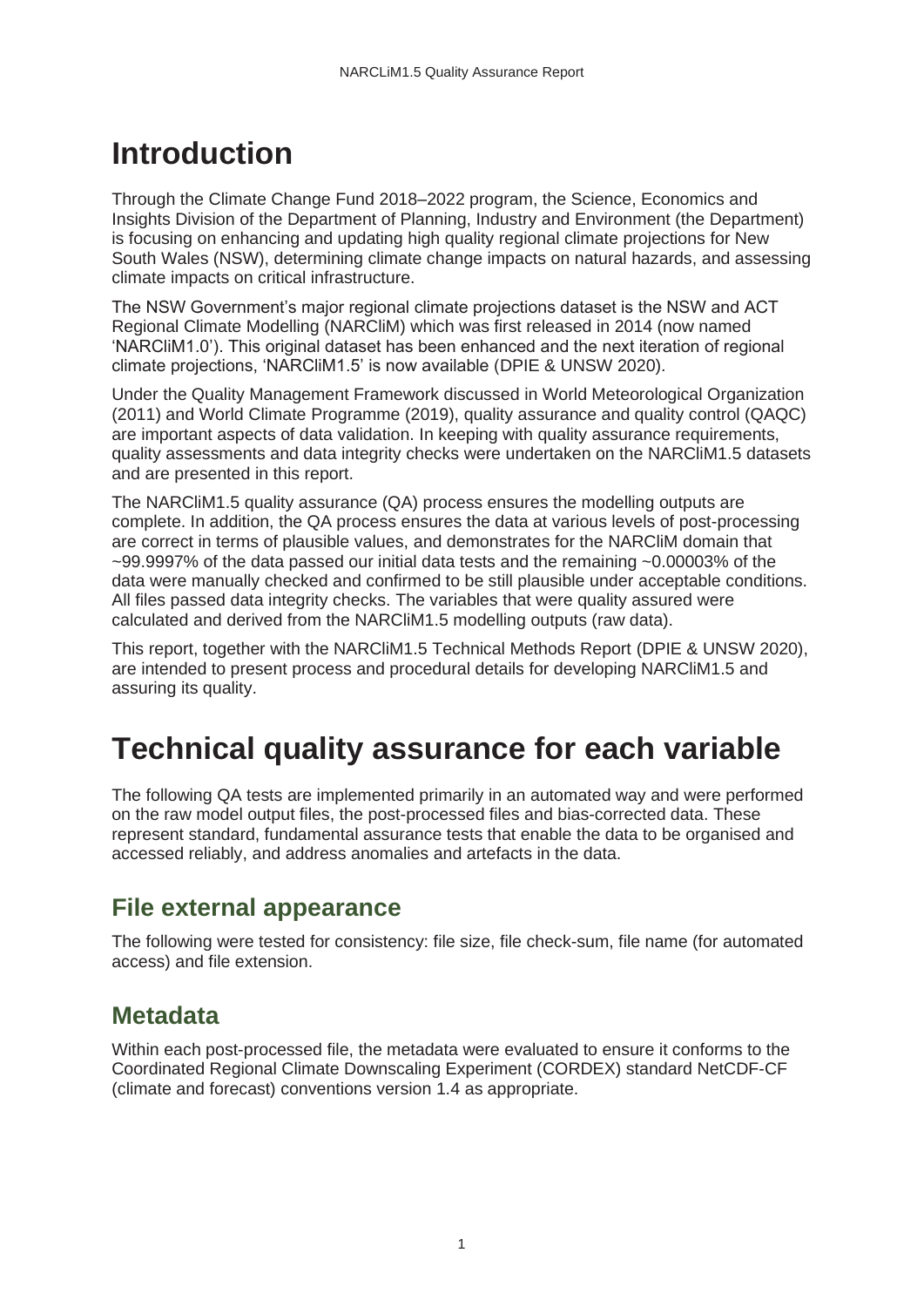### <span id="page-5-0"></span>**Data**

Various data variables were checked to ensure they have the right dimensions (e.g. time, latitude, longitude, vertical levels) and data type (integer, float and double). The data were checked to ensure they lie within specified thresholds (see Scientific quality assurance section below). For the time variable, the calendar type and the temporal resolution were checked.

## <span id="page-5-1"></span>**Other checks**

Other checks that were undertaken were checking that the:

- file is readable
- file format is recognised, consistent and correct
- file size is larger than zero
- file size is similar for different time periods
- number of data files is correct.

## <span id="page-5-2"></span>**Scientific quality assurance**

Part of the standard scientific rigour applied by the Department is the assurance of established scientific evidence. The following assurance checks were performed to assure the scientific methods were performed correctly and results are consistent with those practices.

### <span id="page-5-3"></span>**Basic scientific quality assurance for post-processed variables**

Initial evaluation for output of the NARCliM1.5 archive ensures that all post-processed variable values fall within a realistic range (WMO 2019, Table 2). For example, values of precipitation rates are checked to make sure they fall within the range, for example [0, 1200] mm/day.

#### <span id="page-5-4"></span>**Intermediate scientific quality assurance for key variables**

The intermediate QA consists of the evaluation of the performance of the NARCliM1.5 ensemble compared with observations of the key variables such as rainfall, temperature, wind, mean sea level pressure. Several aspects of the climate are evaluated, including means, variability and extreme indices. Different metrics test the skill of the ensemble, such as mean biases, spatial correlations and spatial variances in errors.

Consistency between the different timescales (hourly, daily, monthly, yearly and decadal) were also checked. For example, accumulated hourly rainfall over 24 hours should match the daily rainfall.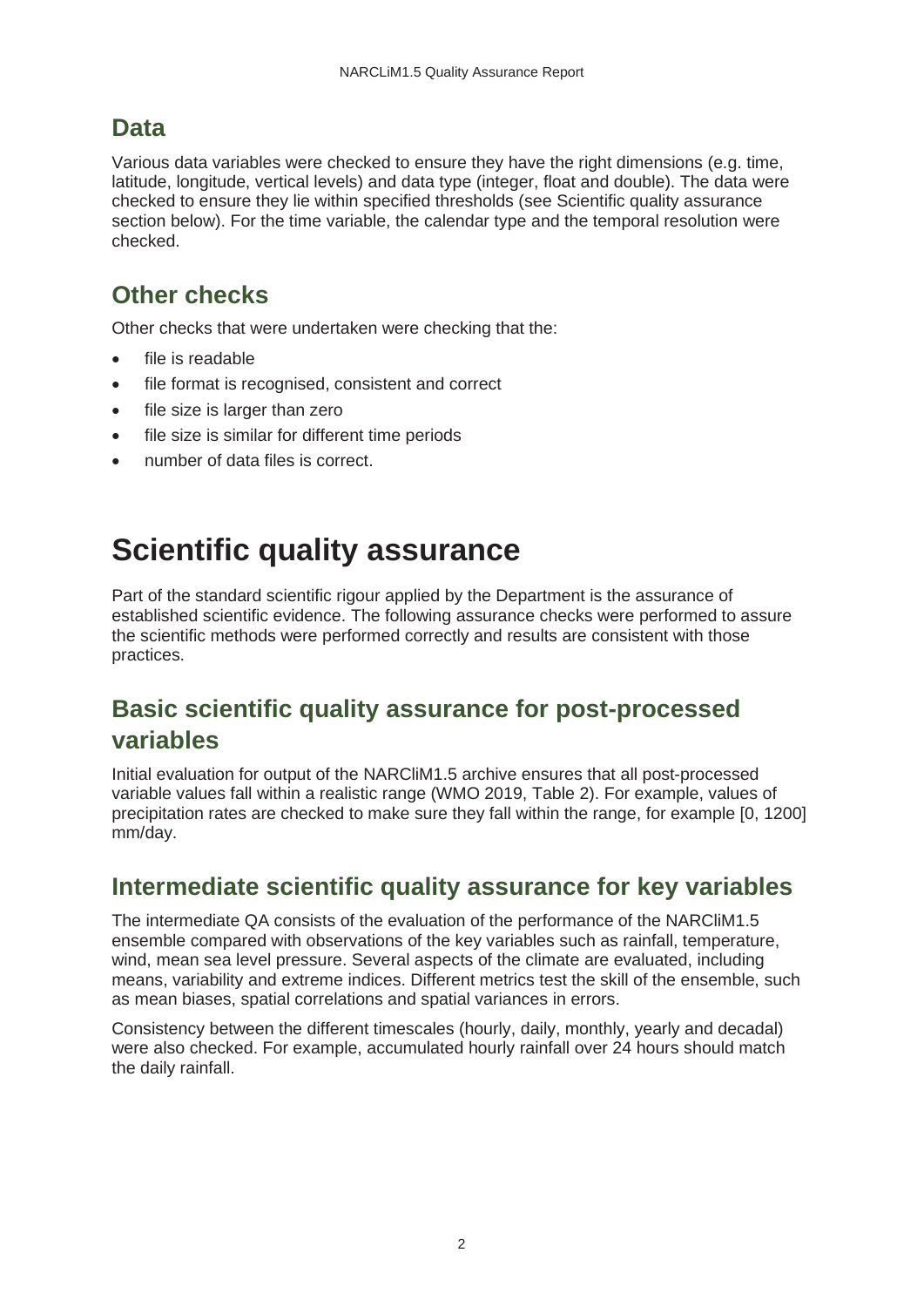## <span id="page-6-0"></span>**Advanced scientific quality assurance for some special systems**

Advanced scientific QA refers to the evaluation of the NARCliM1.5 ensemble performance when considering more sophisticated and complex diagnostics; such as when testing the ability of the models to represent monsoon systems and/or cyclonic activity (similar to the socalled type-2 assessment in WCRP 2015). If these diagnostics are successfully applied, it can be concluded that the data are of production grade quality. Such an application for these diagnostics will be developed progressively by experienced researchers in future.

## <span id="page-6-1"></span>**User feedback process (registered users only)**

In addition to formalised and automated scripted testing procedures, the Department relies on engagements with partners and collaborators to ensure quality from a user perspective. Quality assurance for NARCliM1.5 data is an ongoing process, particularly during early use by project partners and NARCliM1.5 technical working group members. The process for providing and acting on QA feedback is as follows:

- Registered users provide a description of the identified issue(s) to the Department's Climate Research Team via email [\(climate.research@environment.nsw.gov.au\)](mailto:climate.research@environment.nsw.gov.au), including a description of the issue(s), the variable, location, model time of the problem and the name of the file containing the problem.
- The Climate Research Team investigates whether they can replicate the same issue. On confirmation, the Climate Research Team locates the data processing level at which the issue appears, that is, raw model output, post-process, bias correction or data extraction.
- If possible, the Climate Research Team will rectify the issue, and create and perform a process to identify and rectify throughout the dataset. If this is not possible, the Climate Research Team will escalate the problem to the University of New South Wales (UNSW) team.
- The UNSW team will investigate the issue and create and perform a process to identify and rectify the issue throughout the dataset where possible.
- The user will be notified of the availability of the corrected data and the new dataset will be available for all users.

All QA modifications to the data are recorded, including the identified problem, what was done to address the problem and by whom. Where issues are found, the original files are archived, except for the post-processed variables.

## <span id="page-6-2"></span>**Technical quality assurance for each variable**

## <span id="page-6-3"></span>**Methodology**

Data checks were performed for all outputs.

The first step of downscaling global climate models (GCMs) was to produce initial and boundary conditions from the parent GCMs. The outputs were checked manually by plotting time series of the minimum, maximum and mean of their values for each boundary and all initial conditions.

Whilst it was not initially performed for this iteration of NARCliM, future iteration will also involve checking the completeness of the parent GCM. In this particular case, GCM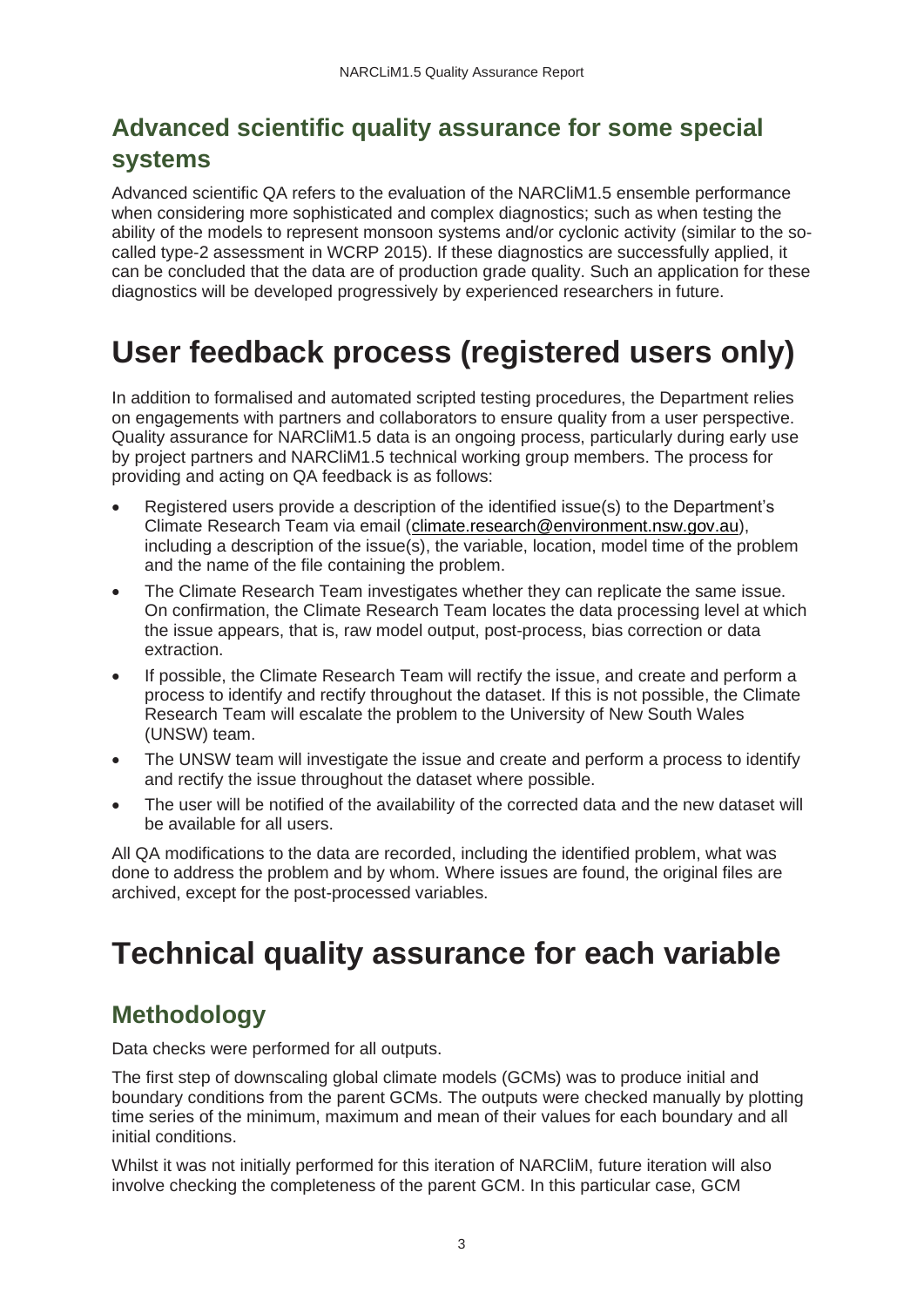completeness was performed as a result of the detection of large abnormalities in the downstream product. Where data were found to be incomplete, efforts were made to extrapolate the missing data as faithfully as possible. In future, incomplete GCMs will be rejected outright from the selection of GCMs.

Prior to post-processing, a script was used to check for missing raw files and compare the sizes of files of the same domain and type (e.g., CORDEX-Australasia and NARCliM domains, daily and hourly timesteps and climate extreme indices). It was assumed that files from the same domain and type should all form a normal distribution in size after compression (before compression, sizes can be determined exactly before writing the file).The script flags files that are more than four standard deviations less than the mean size of all files of a given type (e.g. daily), and all the flagged files are manually checked.

Missing files can occur due to temporary network issues at the National Computational Infrastructure (NCI) facility or faulty compression of files. For simulations where missing or incomplete files were identified, the months in question with defective files were re-run and the simulation was checked again to ensure correct data.

Time series of the domain minimum, maximum and mean for each variable in the raw outputs were generated for every decade to monitor the integrity of results as they were being produced. Where abnormalities were identified, contour plots of target variables over suspect time periods were examined to ensure the data presented are plausible.

After post-processing, daily data was again checked for completeness in time. Daily data and their spatial gradients must fall within specified thresholds. The script flagged the time and space indices of data points which lay outside their specified thresholds. The plausibility of the data points was then examined. If the data were not plausible, and depending on the cause of the issue, remedial actions have included:

- re-running weather research and forecasting (WRF) simulations
- masking problematic values (e.g. negative humidity values, or replacing incorrect mask values)
- taking values from a donor dataset which should be identical (e.g. sea surface temperature is independent of the regional climate model (RCM) used, thus ensembles with the same parent GCM should have identical sea surface temperatures).

In all cases where we generated the data, new files were check-summed using SHA256 for versioning and ensuring data integrity during movement from NCI back to the Science Data Compute (SDC) data facility.

#### <span id="page-7-0"></span>**Example outputs for quality assurance of raw outputs**

Example QA outputs are shown below in Figures 1 and 2. Raw and boundary QA outputs were not kept as these were primarily used to monitor simulation progress. Issues which can be captured by the QA scripts used on the raw and boundary outputs will also be captured by the QA scripts used to check the post-processed outputs. The raw data check results are summarised in the Supplemental Material 1. The final outputs are several csv text files (two for each variable, GCM, RCM, experiment and domain combination) which would be impractical to actually include within this document.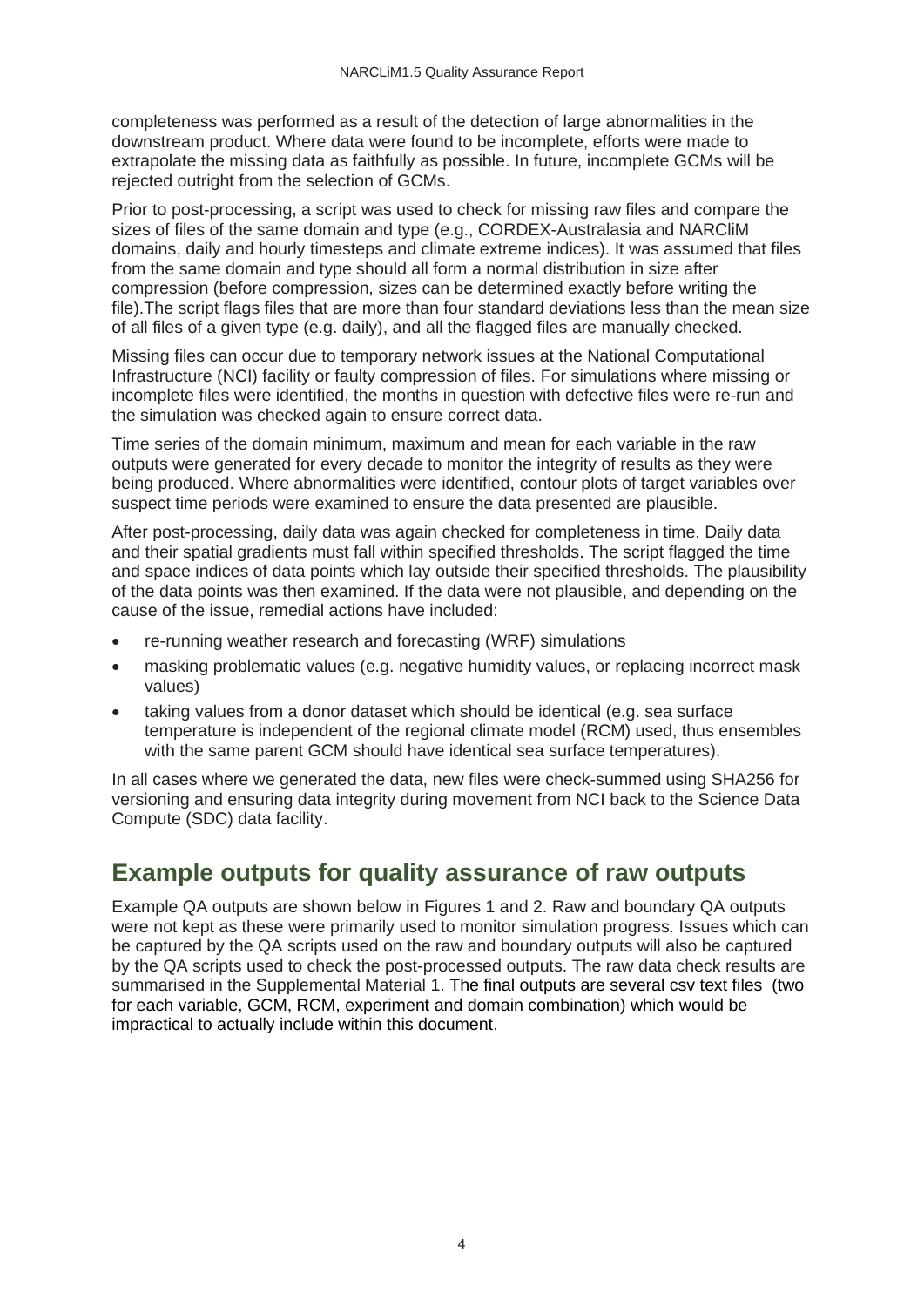```
A1-3_R2_rcp85/decade05/logs/wrf_completeness.log
2020-08-06 11:36:43,175 *** main *** INFO *** File size mix max ratio
wrfhrly_d01_*: 0.6739634817240133
2020-08-06 11:36:43,175 *** __main__ *** INFO *** File size mix max 
difference/std ratio wrfhrly_d01_*: 3.3209985568946387
2020-08-06 11:36:43,178 *** __main__ *** INFO *** File size mix max ratio 
wrfhrly_d02_*: 0.8462757875713949
2020-08-06 11:36:43,178 *** main *** INFO *** File size mix max
difference/std ratio wrfhrly_d02_*: 5.0605461141087655
2020-08-06 11:36:43,182 *** __main__ *** INFO *** File size mix max ratio 
wrfdly_d01_*: 0.14009991457545184
2020-08-06 11:36:43,182 *** __main__ *** INFO *** File size mix max 
difference/std ratio wrfdly_d01_*: 3.9025262922317436
2020-08-06 11:36:43,186 *** __main__ *** INFO *** File size mix max ratio 
wrfdly_d02_*: 0.40849634305886895
2020-08-06 11:36:43,186 *** __main__ *** INFO *** File size mix max 
difference/std ratio wrfdly_d02_*: 7.272926809509154
2020-08-06 11:36:43,193 *** __main__ *** ERROR *** Following files have sizes 
more than 4 std smaller than the mean
file size
46 wrfdly_d02_2053-11-01_00:00:00 43679708
96 wrfdly_d02_2058-01-01_00:00:00 47656136
```
#### <span id="page-8-0"></span>**Figure 1 Example output from weather research and forecasting (WRF) completeness check script**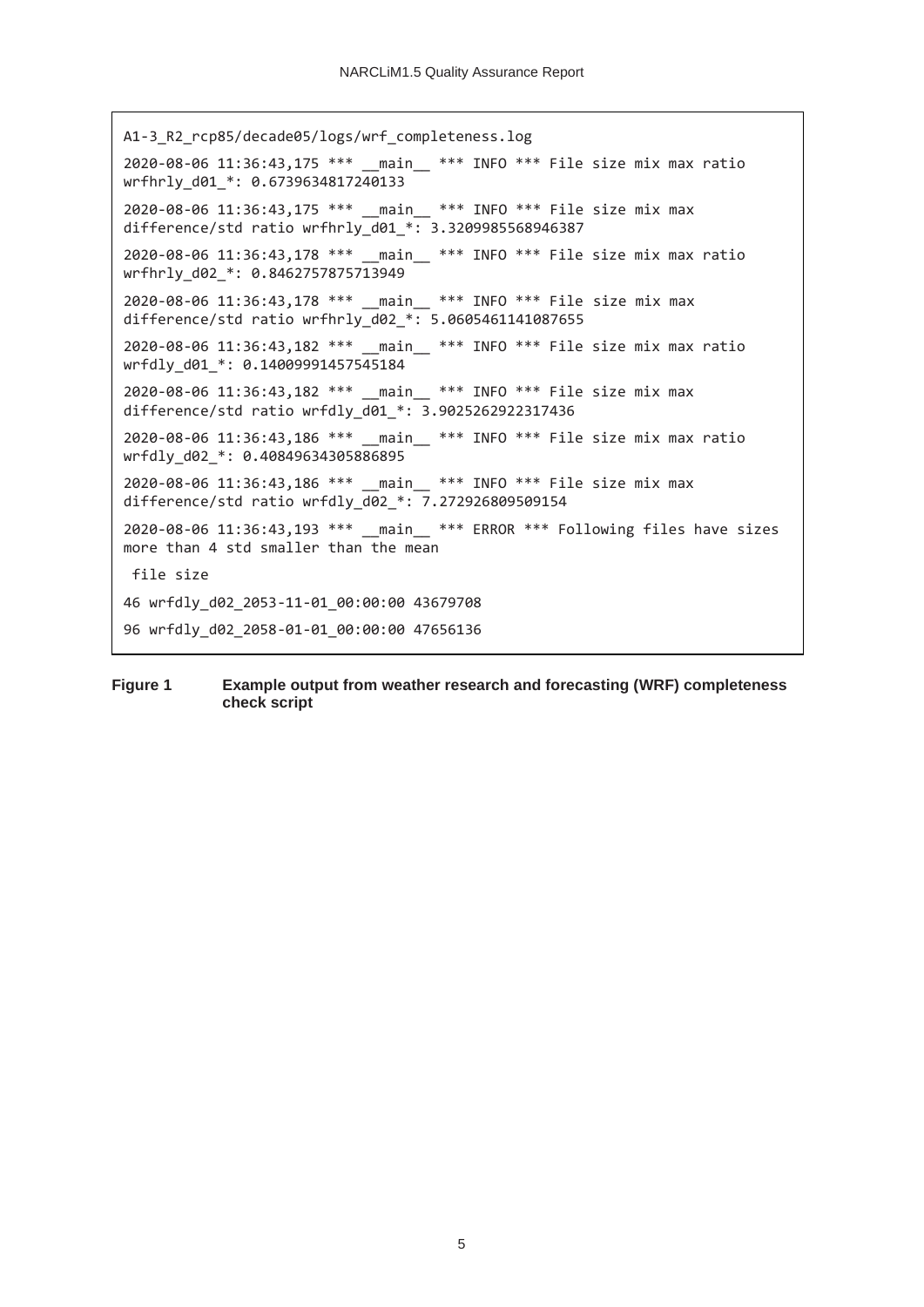

<span id="page-9-0"></span>**Figure 2 Example output of time series of raw variable**

In this instance, the domain mean of 2 meter above surface hourly temperature is plotted to ensure there are no implausible jumps; and here, results are as expected.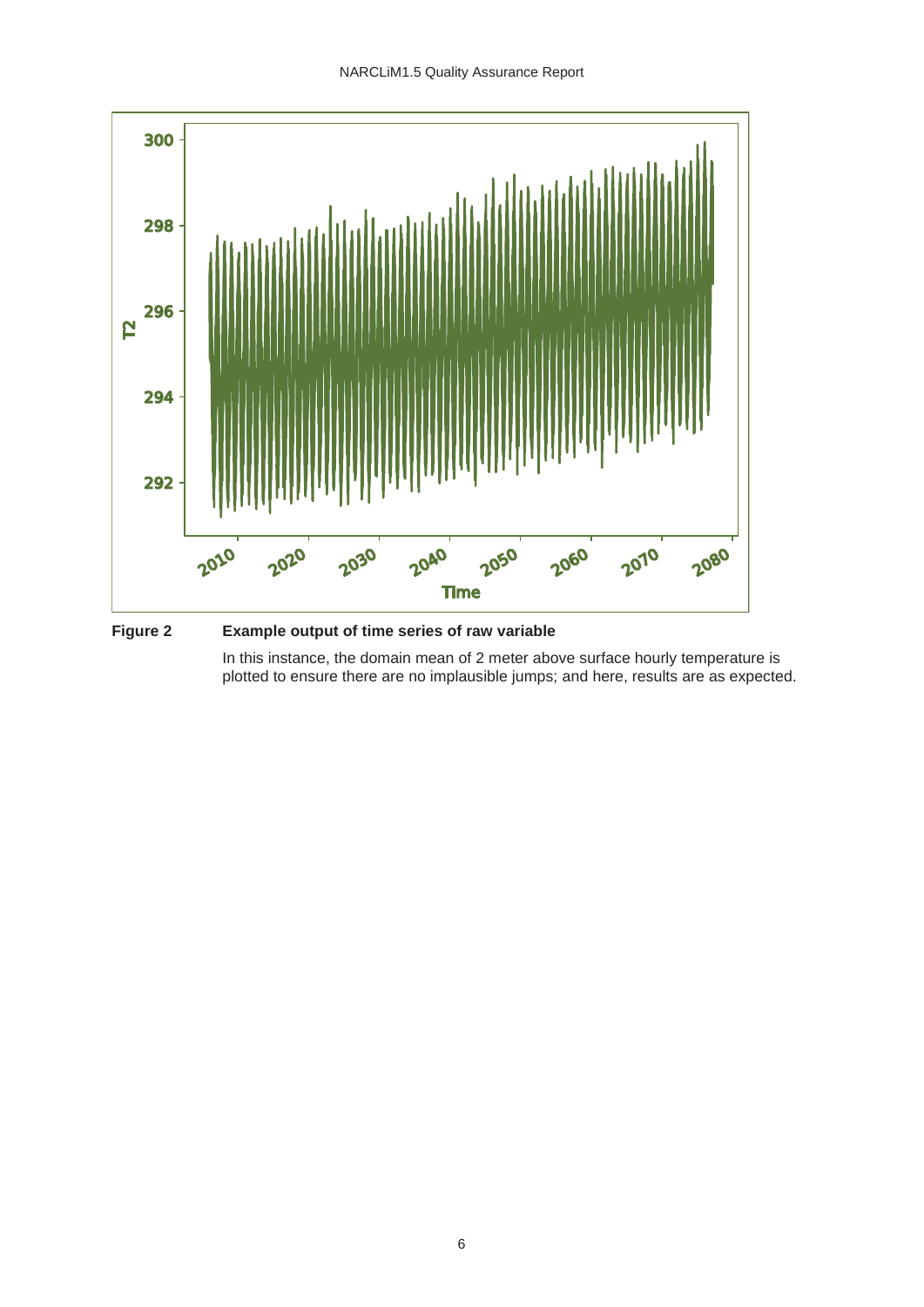## <span id="page-10-0"></span>**Basic scientific quality assurance for post-processed variables**

#### **Variables**

A QA process was applied to 44 post-processed variables (see Table 1).

| <b>No</b>               | <b>Variable description</b>                      | Code name  | <b>Units</b>                       |
|-------------------------|--------------------------------------------------|------------|------------------------------------|
| 1                       | Surface albedo                                   | alb        | no unit                            |
| $\overline{2}$          | Total cloud fraction                             | clt        | percent (%)                        |
| 3                       | Surface emissivity                               | emiss      | no unit                            |
| $\overline{\mathbf{4}}$ | Surface evaporation                              | evspsbl    | $kg m-2 s-1$                       |
| 5                       | Surface upward latent heat flux                  | hfls       | $W m-2$                            |
| 6                       | Surface upward sensible heat flux                | hfss       | $W m-2$                            |
| 7                       | Near surface relative humidity                   | hurs       | percent (%)                        |
| 8                       | Specific humidity at 850 hpa                     | hus850     | kg/kg                              |
| 9                       | Specific humidity at 2 m above<br>surface        | huss       | kg/kg                              |
| 10                      | Soil frozen water content                        | mrfso      | $kg \, m^{-2}$                     |
| 11                      | Surface runoff flux                              | mrros      | kg m-2 s-1                         |
| 12                      | Total soil moisture content                      | mrso       | $kg \, m^{-2}$                     |
| 13                      | Accumulated daily precipitation                  | pr         | kg m <sup>-2</sup> s <sup>-1</sup> |
| 14                      | Convective precipitation flux                    | prc        | kg $m^{-2} s^{-1}$                 |
| 15                      | Surface air pressure                             | ps         | Pa                                 |
| 16                      | Mean sea level pressure                          | psl        | Pa                                 |
| 17                      | Downward longwave surface<br>radiation           | rlds       | $W m-2$                            |
| 18                      | Upward longwave surface<br>radiation             | rlus       | $W m-2$                            |
| 19                      | Top-of-atmosphere outgoing<br>longwave radiation | rlut       | $W m-2$                            |
| 20                      | Downward shortwave surface<br>radiation          | rsds       | $W m-2$                            |
| 21                      | Upward shortwave surface<br>radiation            | rsus       | $W m-2$                            |
| 22                      | Mean surface wind speed                          | sfcWind    | $m s-1$                            |
| 23                      | Daily maximum surface wind<br>speed              | sfcWindmax | $m s-1$                            |
| 24                      | Snow depth                                       | snd        | m                                  |
| 25                      | Snow amount                                      | snw        | $kg \, m^{-2}$                     |
| 26                      | Sea surface temperature                          | sst        | K                                  |

<span id="page-10-1"></span>**Table 1 Variables checked in the data quality assurance process**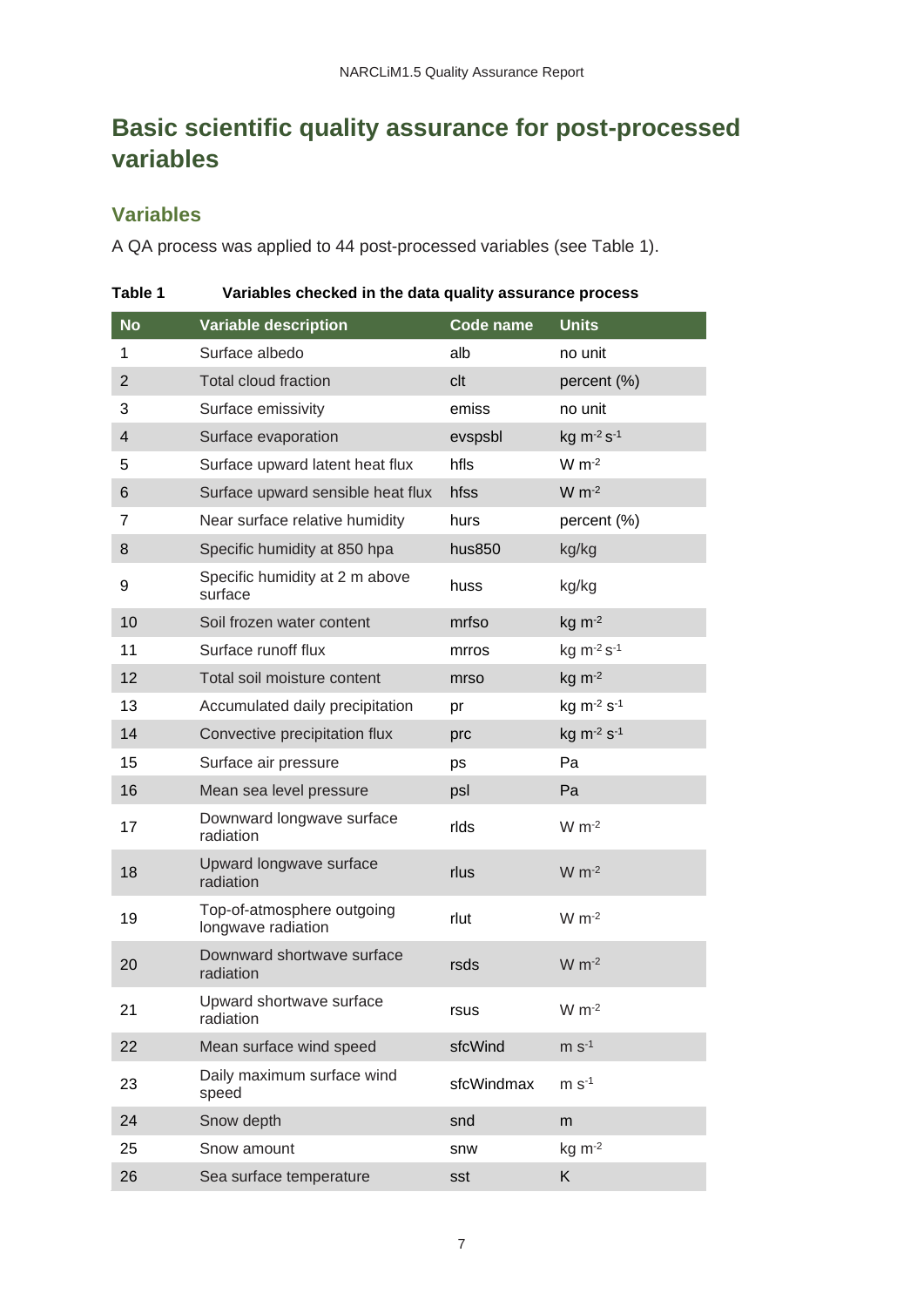#### NARCLiM1.5 Quality Assurance Report

| <b>No</b> | <b>Variable description</b>             | Code name | <b>Units</b> |
|-----------|-----------------------------------------|-----------|--------------|
| 27        | Duration of sunshine                    | sund      | s            |
| 28        | Air temperature at 200 hpa              | ta200     | K            |
| 29        | Air temperature at 500 hpa              | ta500     | K            |
| 30        | Air temperature at 850 hpa              | ta850     | K            |
| 31        | Temperature at 2 m above<br>surface     | tas       | K            |
| 32        | Daily maximum 2 m temperature           | tasmax    | K            |
| 33        | Daily minimum 2 m temperature           | tasmin    | K            |
| 34        | Northward wind at 200 hpa               | ua200     | $m s-1$      |
| 35        | Northward wind at 500 hpa               | ua500     | $m s-1$      |
| 36        | Northward wind at 850 hpa               | ua850     | $m s-1$      |
| 37        | 10 m northward wind                     | uas       | $m s-1$      |
| 38        | Eastward wind at 200 hpa                | va200     | $m S-1$      |
| 39        | Eastward wind at 500 hpa                | va500     | $m S-1$      |
| 40        | Eastward wind at 850 hpa                | va850     | $m s-1$      |
| 41        | 10 m eastward wind                      | vas       | $m s-1$      |
| 42        | Geopotential height at 200 hpa          | zg200     | m            |
| 43        | Geopotential height at 500 hpa          | zg500     | m            |
| 44        | Atmospheric boundary layer<br>thickness | zmla      | m            |

#### **Methodology**

The range and gradient of each variable for each grid cell within the NARCliM1.5 domains (CORDEX and NARCliM) for the historical period (1951 to 2005) and the future period (2006 to 2100) for six GCM/RCM simulations under two representative concentration pathways emissions scenarios (i.e. RCP4.5 and RCP8.5) were checked against pre-set thresholds. Checks were conducted for cases of whether:

- a variable was outside a given threshold which was selected based on historical records and/or educated guess
- two adjacent cells differed by more than a defined threshold (e.g. rainfall differed by more than 200 mm between two cells)
- a zero value cell was neighboured by a cell with a high value.

For temperature, a check was conducted to ensure that daily maximum temperature was higher than daily minimum temperature. For evaporation, a check was conducted to ensure that potential evaporation was larger than actual evaporation. For the purpose of this report, values that did not pass QA checks are considered as defects.

#### **Thresholds**

As there are no observations available for most post-processed variables, a first pass estimate of the thresholds was used, based on values from the NARCliM1.0 data QA. These thresholds were examined as follows to ensure reasonable values were used: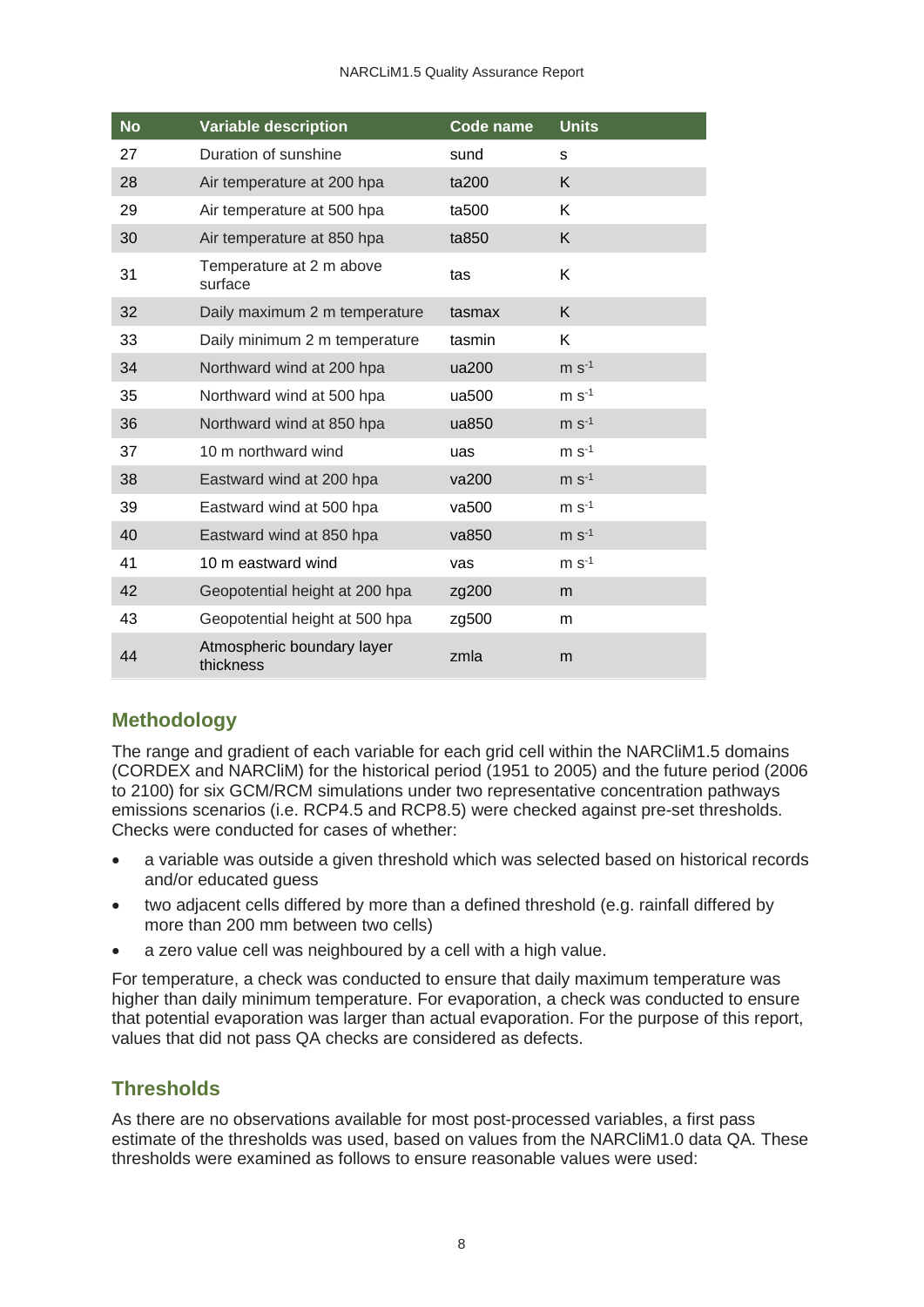- The lower and higher thresholds (minimum and maximum values of the range in question) were adjusted by different methods (i.e. multiplied by 1.5 or add/minus a specific value).
- In most cases, the gradient threshold is estimated by multiplying a factor to the ranges of each variable. However, for temperature and precipitation, a different approach was used because historical precipitation and temperature observations are available for estimating their gradients, i.e. 10°C was defined for the temperature gradient threshold and 0.004 mm/s was defined for precipitation.

Thresholds for variables for the NARCliM domain are summarised in Table 2.

| <b>Variable</b> | <b>Variable description</b>                      | Low<br>threshold | High<br>threshold | <b>Gradient</b><br>between<br>neighbour<br>cells |
|-----------------|--------------------------------------------------|------------------|-------------------|--------------------------------------------------|
| alb             | Surface albedo                                   | 0                | 1                 | 1                                                |
| clt             | <b>Total cloud fraction</b>                      | $\mathbf 0$      | 100               | 100                                              |
| emiss           | Surface emissivity                               | 0.5              | 1                 | 0.5                                              |
| evspsbl         | Surface evaporation                              | $-0.01$          | 0.01              | 0.004                                            |
| hfls            | Surface upward latent heat flux                  | $-180$           | 4,700             | 1,200                                            |
| hfss            | Surface upward sensible heat flux                | $-530$           | 1,100             | 750                                              |
| hurs            | Near surface relative humidity                   | 0                | 100               | 60                                               |
| hus850          | Specific humidity at 850 hpa                     | 0                | 0.025             | 0.005                                            |
| huss            | Specific humidity at 2 m above<br>surface        | 0.0002           | 0.135             | 0.05                                             |
| mrfso           | Soil frozen water content                        | $\mathbf 0$      | 50                | 30                                               |
| mrros           | Surface runoff flux                              | $\mathbf 0$      | 0.02              | 0.01                                             |
| mrso            | Total soil moisture content                      | $\Omega$         | 1,390             | 700                                              |
| pr              | Accumulated daily precipitation                  | 0                | 0.017             | 0.04                                             |
| prc             | Convective precipitation flux                    | $\Omega$         | 0.016667          | 0.002894                                         |
| ps              | Surface air pressure                             | 75,000           | 106,400           | 10,000                                           |
| psl             | Mean sea level pressure                          | 95,000           | 105,000           | 800                                              |
| rlds            | Downward longwave surface<br>radiation           | 116              | 712               | 148                                              |
| rlus            | Upward longwave surface<br>radiation             | 160              | 830               | 130                                              |
| rlut            | Top-of-atmosphere outgoing<br>longwave radiation | 90               | 360               | 100                                              |
| rsds            | Downward shortwave surface<br>radiation          | 0                | 630               | 370                                              |
| rsus            | Upward shortwave surface<br>radiation            | $\overline{0}$   | 400               | 300                                              |
| sfcWind         | Mean surface wind speed                          | $\mathbf 0$      | 48                | 12                                               |

<span id="page-12-0"></span>**Table 2 Thresholds for different variables for the NARCliM domain**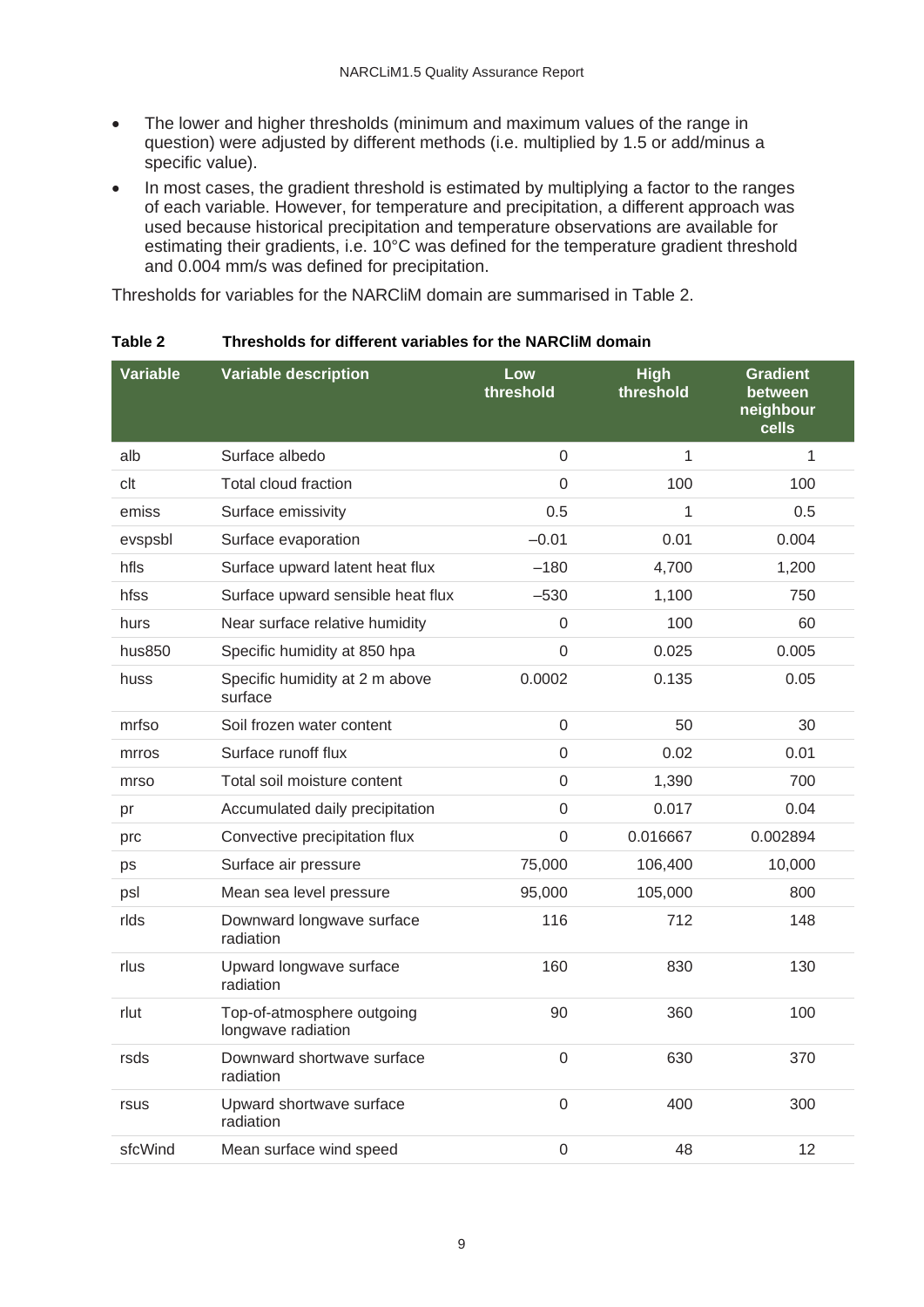| <b>Variable</b> | <b>Variable description</b>         | Low<br>threshold | <b>High</b><br>threshold | <b>Gradient</b><br>between<br>neighbour<br>cells |
|-----------------|-------------------------------------|------------------|--------------------------|--------------------------------------------------|
| sfcWindmax      | Daily maximum surface wind<br>speed | $\mathbf 0$      | 70                       | 18                                               |
| snd             | Snow depth                          | $\overline{0}$   | $\overline{4}$           | $\overline{2}$                                   |
| snw             | Snow amount                         | $\mathbf{0}$     | 1000                     | 500                                              |
| sst             | Sea surface temperature             | 270              | 310                      | 6                                                |
| sund            | Duration of sunshine                | $\Omega$         | 54,000                   | 32,400                                           |
| ta200           | Air temperature at 200 hpa          | 200              | 250                      | 4                                                |
| ta500           | Air temperature at 500 hpa          | 230              | 280                      | 4                                                |
| ta850           | Air temperature at 850 hpa          | 260              | 310                      | 10                                               |
| tas             | Temperature at 2 m above<br>surface | 260              | 320                      | 25                                               |
| tasmax          | Daily maximum 2 m temperature       | 262              | 328                      | 25                                               |
| tasmin          | Daily minimum 2 m temperature       | 255              | 313                      | 25                                               |
| ua200           | Northward wind at 200 hpa           | $-120$           | 120                      | 20                                               |
| ua500           | Northward wind at 500 hpa           | $-80$            | 80                       | 18                                               |
| ua850           | Northward wind at 850 hpa           | $-45$            | 45                       | 16                                               |
| uas             | 10 m northward wind                 | $-48$            | 48                       | 18                                               |
| va200           | Eastward wind at 200 hpa            | $-110$           | 110                      | 20                                               |
| va500           | Eastward wind at 500 hpa            | $-70$            | 70                       | 18                                               |
| va850           | Eastward wind at 850 hpa            | $-45$            | 45                       | 16                                               |
| vas             | 10 m eastward wind                  | $-40$            | 40                       | 16                                               |
| zg200           | Geopotential height at 200 hpa      | 10,000           | 13,000                   | 60                                               |
| zg500           | Geopotential height at 500 hpa      | 4,900            | 6,100                    | 40                                               |
| zmla            | Height of boundary layer            | $\boldsymbol{0}$ | 5,000                    | 3,000                                            |

### <span id="page-13-0"></span>**Quality assurance and data validation checking software**

Scripts were developed using the Python programming language to apply data validation checks of the climate data against the thresholds outlined in Table 2. These scripts are available on our **Bitbucket repository**. Full outputs can be provided as Supplemental Material to this document (see Supplemental Material).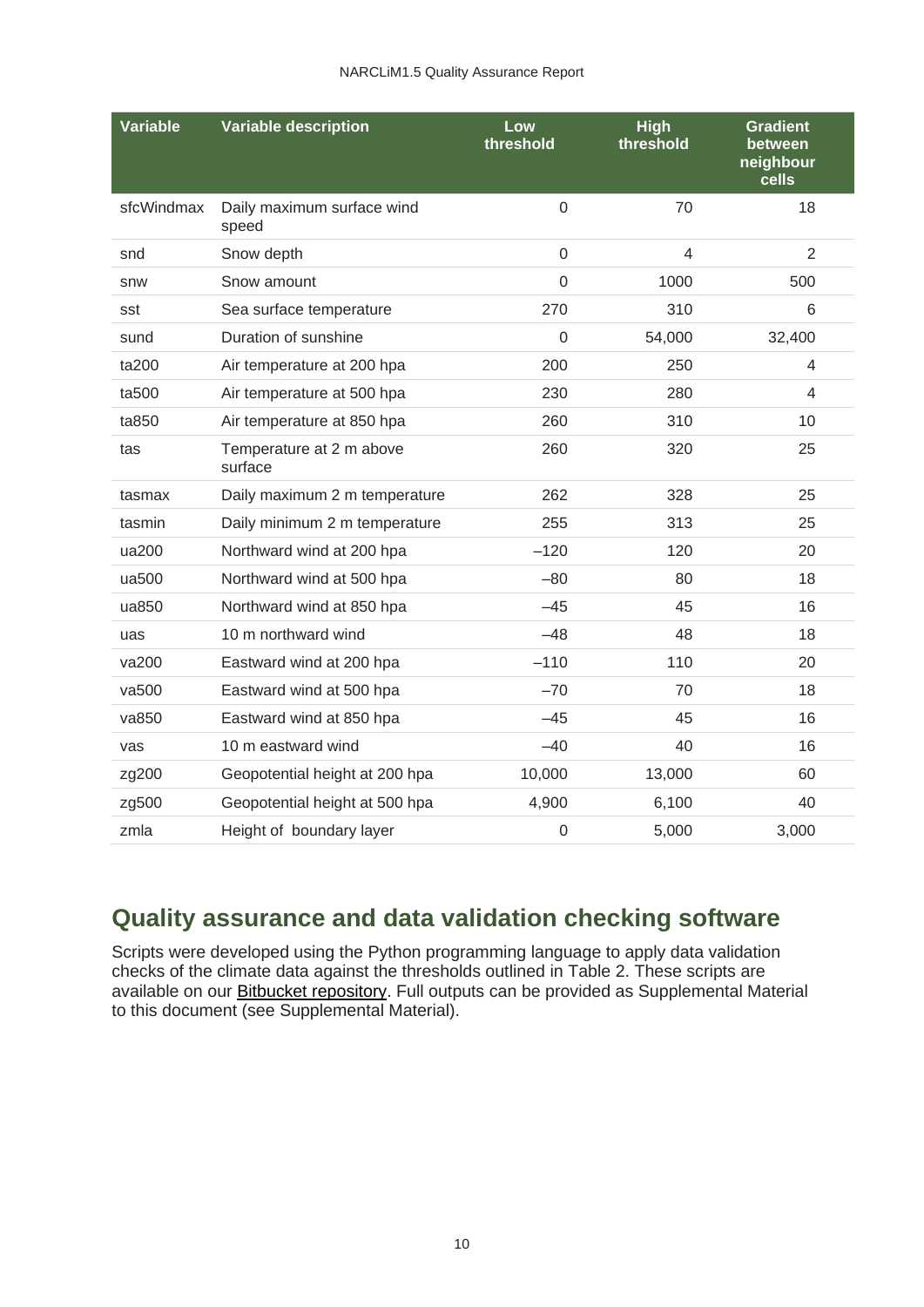## <span id="page-14-0"></span>**Results**

Updated versions of the results from this QAQC report as well as new QAQC checks and errata will be available on the NSW [Climate Data Portal.](https://climatedata.environment.nsw.gov.au/)

Results from different QA processes are documented on an ongoing basis. This section summarises the results from performing the basic scientific QA process.

1. Raw data completeness check

Two rounds of checks are undertaken:

- a. The completeness of each simulation is checked immediately after the simulation is completed.
- b. Post-processing scripts check the completeness of a specific simulation before they start to run. The post-processing scripts stop working if **any** input file is missing or corrupted/too small.

The two rounds of raw data completeness checks identified some months with corrupted files. These simulations were re-run and completeness checks were re-done. Subsequently, no corrupted files were detected in the simulations, and file naming, data format and head, and dates within files are correct.

2. Post-processed variables check

Multiple rounds of checks were undertaken on post-processed variables for the NARCliM and CORDEX domains. Some major issues were identified and corrected. These were as follows (see Table 1 for variable descriptions):

#### a. ACCESS1.0 simulations

- i. sst over land was zero for R1, RCP4.5 in 1958, and ua200, ua500, ua850 and va200, va500, va850 were wrong (extreme values) for R1 in 1958. The 12 monthly simulations for 1958 were re-run and these issues were resolved.
- ii. mrros was wrong on 31/03/2006 in R1 simulation. User warned on download page of timestamp of erroneous data.
- iii. sst, and ua200, ua500, ua850, and va200, va500, va850 were wrong for R2 (i.e. RCP8.5) in 1963. The 12 monthly simulations for 1963 were re-run and issues were resolved.
- b. ACCESS1.3 simulations
	- i. psl was wrong on 12/02/1956. The simulation for February 1956 was re-run and the issue was fixed.
	- ii. mrros was wrong on 28/2/2006. User warned on download page of timestamp of erroneous data.
	- iii. ua850 was wrong on 26/06/2076 in the R2 simulation. The simulation for June 2076 was re-run and the issue was fixed.
	- iv. sst was wrong for R1 simulation on 1/11/2082. The simulation was re-run to fix the incorrect sst.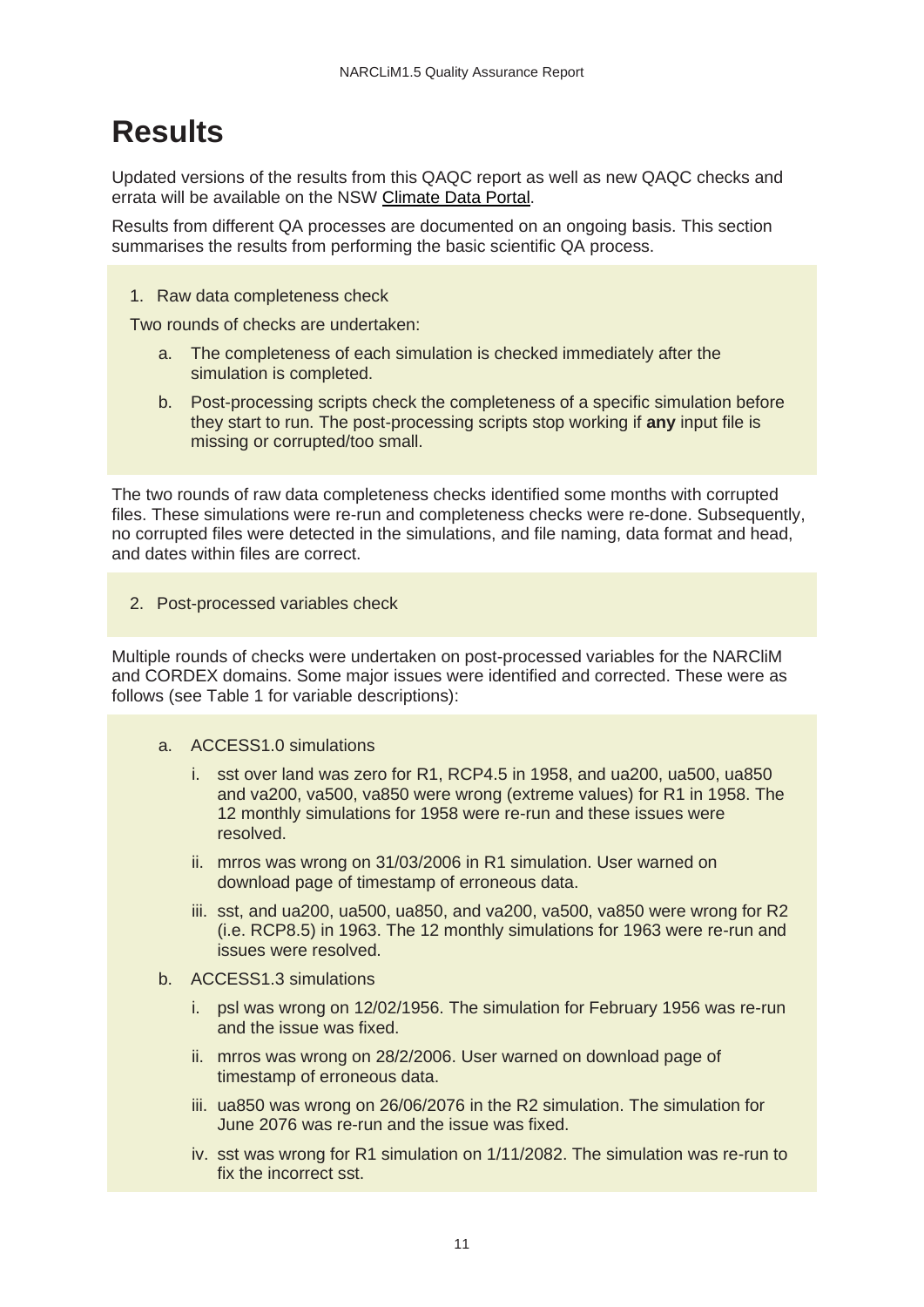- c. CanESM2 simulations
	- i. sst was wrong on 6/01/1986 in R2 simulation. The simulation was re-run and the issue was resolved.
	- ii. mrros was wrong on 30/04/1993 in R1 simulation. User warned on download page of timestamp of erroneous data.
	- iii. ua850 and va850 were not corrected for a few specific periods in the historical, RCP8.5 and RCP4.5 simulations. The raw data for these periods were checked and no errors were identified. The post-processing for these variables was re-run to resolve the issues.

Some common issues across different simulations included:

- Small negative values for hus850 near boundaries. These were set as zero.
- Near ground relative humidity (hurs) for some grid cells was above 100%. These cells were set to 100%.
- sst values in ACCESS1.3 historical simulations were interpolated from the driving GCMs, however, the interpolation method was not used properly. As a result, there are inconsistencies in sst values for the historical simulations, which cannot be fixed. A one-year test with correct sst was done to assess this impact. The results show differences between the two one-year simulations are minor (comparisons of simulations are included in Supplemental Material 2 and 3), therefore the decision was made not to take a further intervention.

As RCP8.5 was used in NARCliM1.5, which entails a more aggressive set of assumptions than the A2 scenario used in NARCliM1.0, threshold values for some variables were adjusted for NARCliM1.5 simulations. All potential issues identified by the original threshold were manually checked.

#### <span id="page-15-0"></span>**The final data status**

The new data checks using the latest version of thresholds is complete. Please see Supplemental Material 4 and 5 for details.

In general, there are no major data issues with the majority of variables. However, some variables for some simulations still have some grid cells with values outside their prescribed thresholds. These issues may exist across regions and different time slices. These are summarised in Supplemental Material 6 and 7. A manual check of those specific simulations did not reveal any critical errors.

The total pass rates (in %) of data QA for the CORDEX and NARCliM domains are shown in Figures 3 and 4.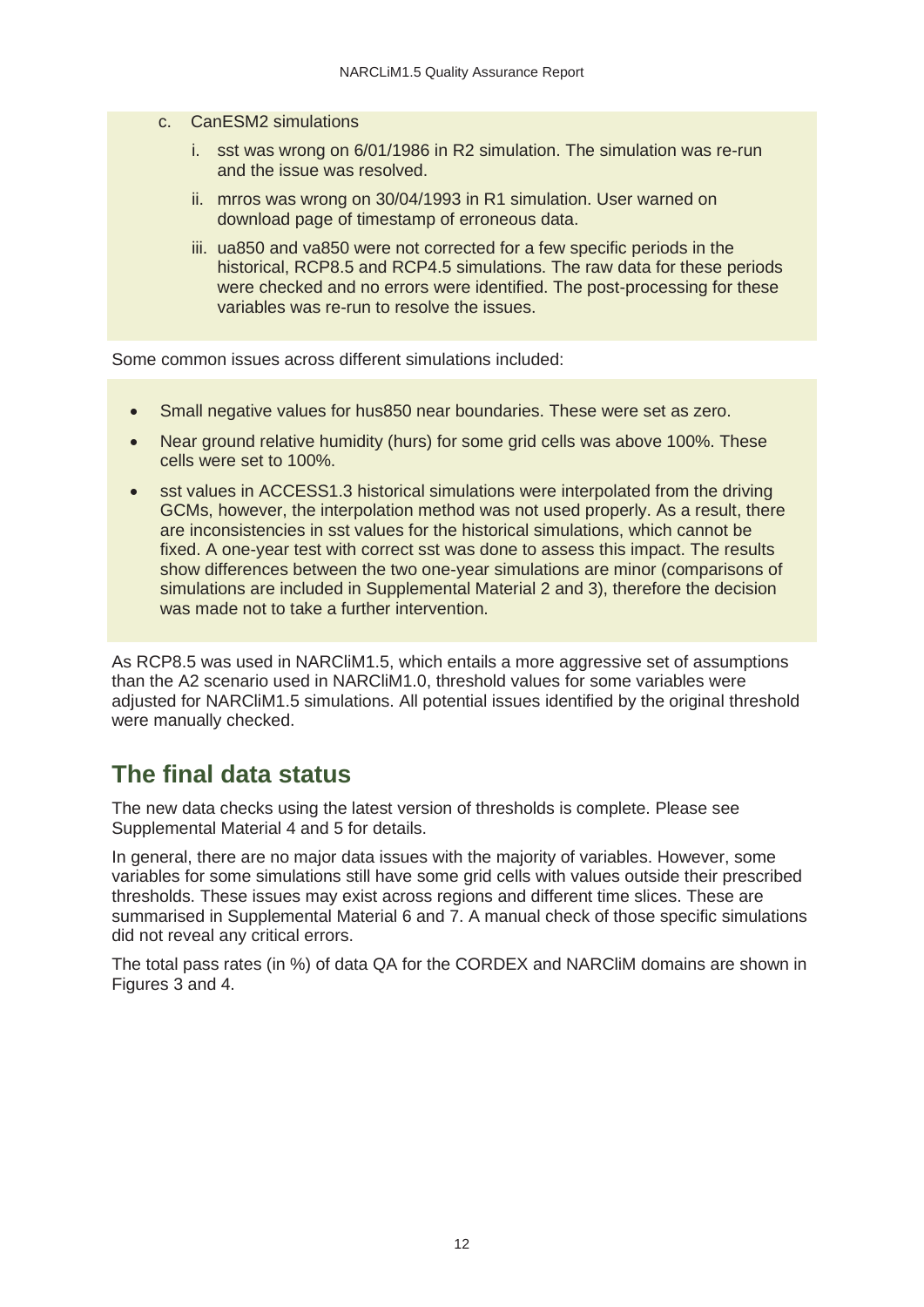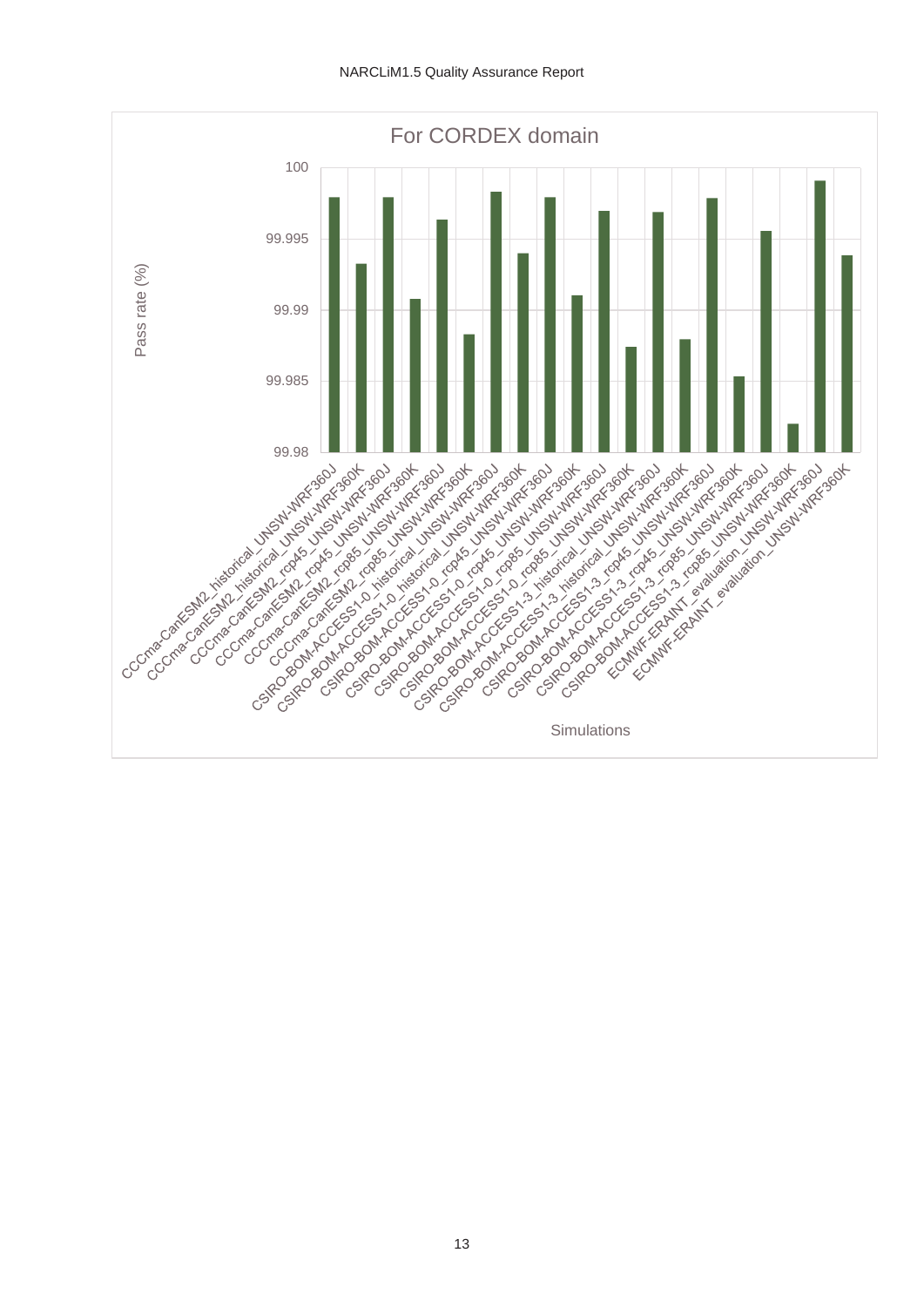

<span id="page-17-1"></span>**Figure 3 Pass rate (%) of data quality assurance for the CORDEX domain**

<span id="page-17-2"></span>**Figure 4 Pass rate (%) of data quality assurance for the NARCliM domain**

## <span id="page-17-0"></span>**Conclusion**

After multiple rounds of data QA processes, some data issues were identified, with defects in data being recorded and resolved where possible. There remain issues associated with some variables that cannot be resolved due to model limitations. Accordingly, such variables (e.g. tasmaxtstep, tasmintstep) were excluded in the final delivery of NARCliM1.5. In summary, NARCliM1.5 dataset meets QA standards (with pass rate above 99.98% for the CORDEX domain and 99.99% for the NARCliM domain).

As the NARCliM1.5 modelling outputs are large, we have only applied a small subset of tests on the datasets (thresholds on values and gradients on the data) and this should not be considered comprehensive. This results in different levels of quality control and access for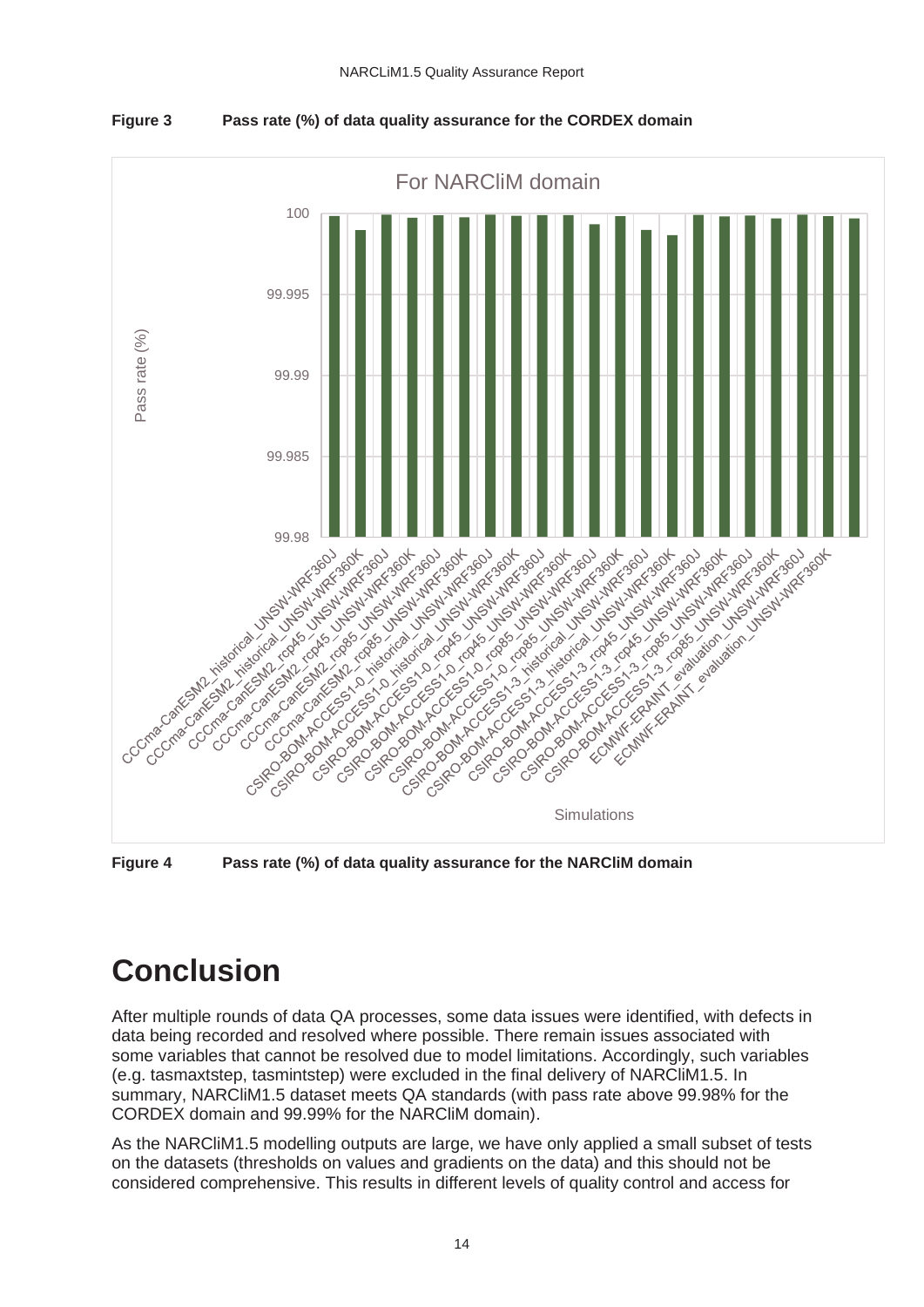different variables. For example, we use the same surface pressure thresholds across the entire domain, however it is known that there is a strong relationship between altitude and pressure which was taken into account. As such, QA will be an ongoing process incorporating feedback from users and project partners as well as NARCliM1.5 technical working group members.